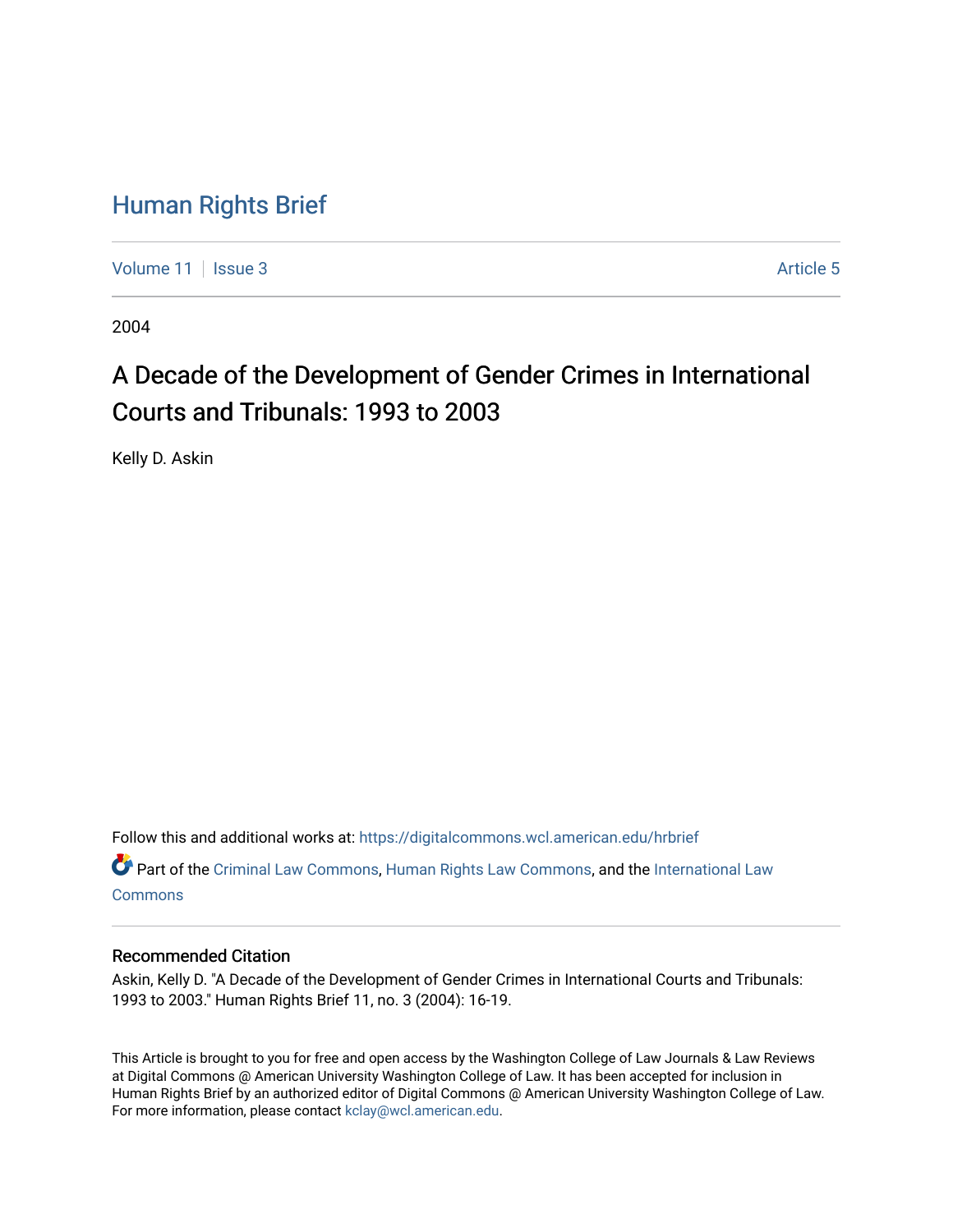# A Decade of the Development of Gender Crimes in International Courts and Tribunals: 1993 to 2003

*by Kelly D. Askin*

THE PAST TEN YEARS HAVE WITNESSED explosive developments in recognizing and prosecuting gender crimes in international law. Long ignored, trivialized, and misunder-stood, rape and other forms of sexual violence committed i ments in recognizing and prosecuting gender crimes in international law. Long ignored, trivialized, and misunderstood, rape and other forms of sexual violence committed attention in recent years.

The primary impetus for the new developments in redressing sex crimes was the establishment of the International Criminal Tribunal for the Former Yugoslavia (ICTY or Yugoslav Tribunal) in The Hague in 1993. Set up by the United Nations Security Council after deeming the atrocities committed during the Balkan conflict a threat to international peace and security, the Yugoslav Tribunal explicitly authorized the prosecution of, among other crimes, rape as a crime against humanity.

Prior to establishing the ICTY, a number of reports highlighted the gender crimes committed during the conflict. When Roy Gutman of *Newsday* and Ed Vulliamy of *The Guardian* secured access to concentration type camps in Prijedor in 1992, they exposed a calculated system of mass starvation, rape, torture, murder, deportation, and other atrocities unseen in Europe since the Nazi holocaust of World War II. A horrified United Nations and international human rights community responded by investigating and documenting crimes committed during the conflict, including the systematic detention and rape of women and girls.

When the United Nations established the Yugoslav Tribunal, it gave it jurisdiction to prosecute war crimes, crimes against humanity, and genocide committed in the territory since 1991. While the Statute of the ICTY explicitly listed rape only under the crimes against humanity provision, nothing—except perhaps historical marginalization of sex crimes and lack of political will—prevented the prosecution from indicting rape and other forms of sexual violence as also constituting war crimes and genocide.

The ICTY was the first international war crimes tribunal established by the United Nations to prosecute individuals accused of serious crimes. Its primary predecessors—the Nuremberg and Tokyo Tribunals established by the Allied victors of World War II to prosecute German and Japanese leaders accused of waging aggressive war and overseeing systematic slaughter—had ended their trials over four decades earlier. While the World War II tribunals recorded a significant amount of evidence of sex crimes committed during the war, little treatment was given to gender crimes in the judgments. Moreover, the systematic rape and sexual slavery by the Japanese imperial army of as many as 200,000 former "comfort women" was wholly ignored in the Tokyo trial.

During the Second World War, evidence disclosed huge numbers of rapes (including by the Allied forces). In both Europe and Asia, sexualized torture, sexual mutilation, and forced abortion were widespread, as was rape as a prelude to murder. In Europe, the Nazis also conducted sterilization experiments. And as noted above, sexual slavery was particularly prevalent in Asia. Yet because waging aggressive war was considered the "supreme crime" by the Nuremberg and

Tokyo Tribunals, most attention was focused on prosecuting crimes against peace, not war crimes or crimes against humanity, and certainly not crimes committed exclusively or disproportionately against women and girls.

By the time the Yugoslav Tribunal was established nearly 50 years after the Second World War, women's organizations and scholars had made major strides in deconstructing many of the stereotypes and misconceptions surrounding rape crimes, resulting in more prosecutions in domestic courts. Nonetheless, the ICTY had little real international precedent on prosecuting gender crimes to work with.

Disturbingly, less than a year after the Yugoslav Tribunal was established to end impunity and punish persons responsible for the most serious international crimes committed in the Balkan conflict, a genocide raged through the African nation of Rwanda. Between April 7 and mid-July, 1994, some 700,000 men, women, and children were systematically slaughtered and hundreds of thousands of others were tortured, raped, sexually enslaved, and otherwise abused. Reports indicated that Hutu leaders incited militia and the Hutu public to hunt down and quash their Tutsi neighbors and Tutsi sympathizers, resulting in the swiftest raping and killing spree in recorded history.

By the end of 1994, the UN Security Council had determined that an International Criminal Tribunal for Rwanda (ICTR or Rwanda Tribunal) was necessary to punish perpetrators of war crimes, crimes against humanity, and genocide committed in Rwanda during the conflict. Based in Arusha, Tanzania, the Statute of the ICTR explicitly authorized the prosecution of rape as a crime against humanity and a crime of war. Like the Yugoslav Tribunal, nothing precluded the ICTR from prosecuting rape and other forms of sexual violence under the genocide article or as other forms of crimes against humanity or war crimes.

Investigators and reporters documenting sexual violence in the Balkans and Rwanda were stunned by the magnitude, diversity, and intentionality of gender-related crimes. Never before had sex crimes been so intensely investigated and documented in war, including by female investigators and reporters. Countless corpses left evidence of sexual assault; a number of survivors admitted being sexually violated; and many others reported witnessing rape or other forms of sexual violence. The intensified scrutiny of wartime sexual violence was prompted primarily by greater global awareness of the harm caused by sex crimes, the presence for the first time of at least some female investigators, prosecutors, and judges, and pressure generated by women's organizations and human rights groups committed to ensuring that gender violence was prosecuted alongside other crimes of violence.

After nearly ten years of evidence submitted before the Yugoslav and Rwanda Tribunals, it is clear that sexual violence was strategically used in these conflicts as an instrument of war and a weapon of terror. Opportunistic rapes were extremely common, but systematic rape was even more prevalent. Evidence suggests that some rapes and other forms of sexual violence, particularly forced nudity and sexual torture, were ordered by superiors, whereas other sex crimes were simply encouraged or ignored. There is some evidence of forced pregnancy, forced abortion, sexual slavery, forced marriage, sexual mutilation, and sexual humiliation in testimony before the tribunals and, as discussed below, some of these crimes have been successfully prosecuted.

*Kelly D. Askin is the Senior Legal Advisor, International Justice, Open Society Justice Initiative, and the J. Skelly Wright Fellow and Visiting Lecturer, Yale Law School.*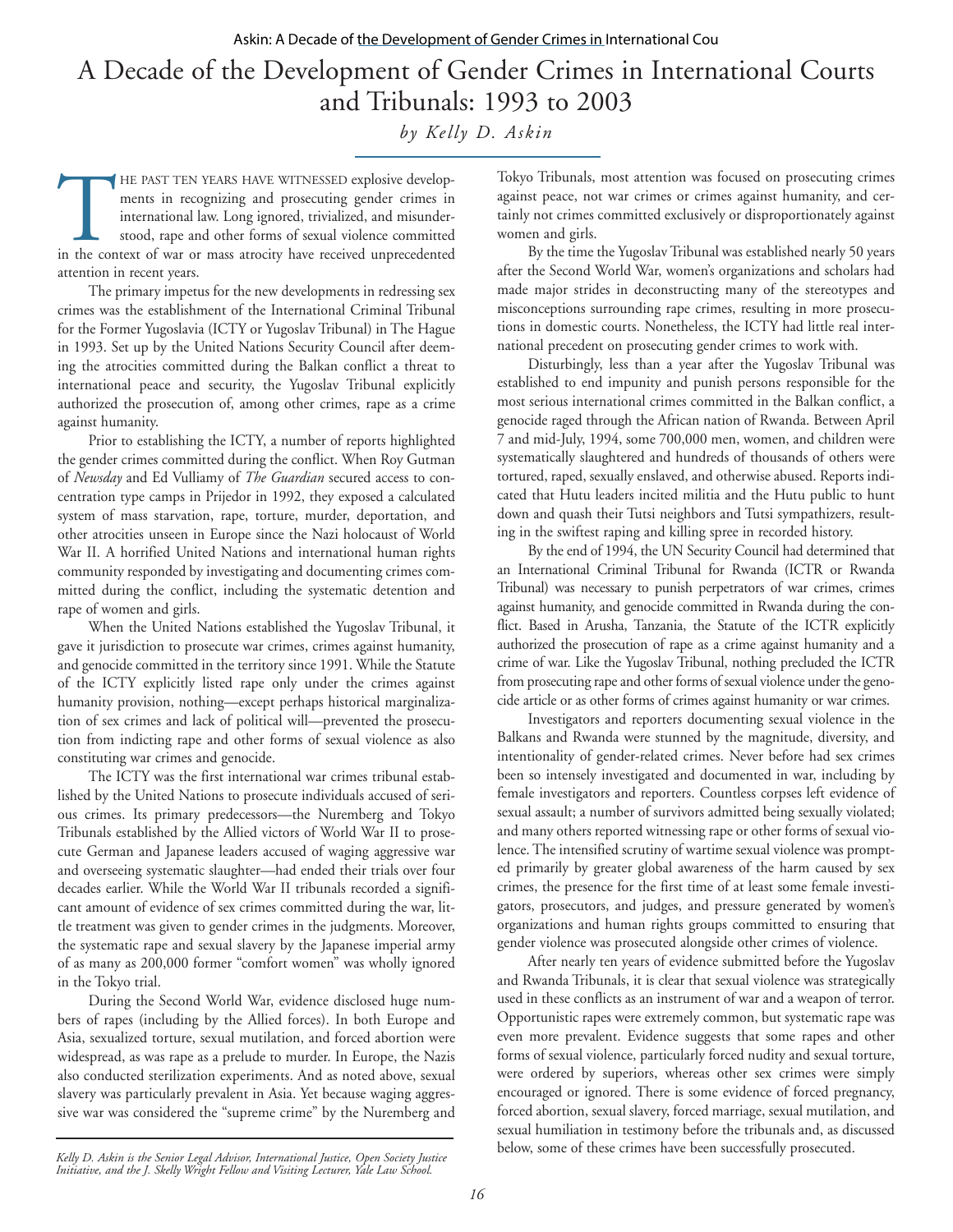#### **ICTR—THE** *AKAYESU* **CASE**

PERHAPS THE MOST GROUNDBREAKING DECISION advancing gender jurisprudence worldwide is the *Akayesu* judgment delivered by the Trial Chamber of the Rwanda Tribunal on September 2, 1998. In this trial, for the first time in history, rape was explicitly recognized as an instrument of genocide and a crime against humanity.

The original indictment brought against Jean-Paul Akayesu, the former *bourgmestre* (mayor) of the Taba commune in Rwanda, contained no charges of sexual violence, despite documentation from human rights and women's rights organizations demonstrating that rape crimes were widespread throughout Taba. The initial indictment charged Akayesu with twelve counts of war crimes, crimes against humanity, and genocide for extermination, murder, torture, and cruel treatment committed in his commune.

In the midst of trial, a witness on the stand spontaneously testified about the gang rape of her 6-year-old daughter. A subsequent witness testified that she herself was raped and she witnessed or knew of other rapes. Fortunately, the sole female judge at the ICTR at that time, Judge Navanethem Pillay, was one of the three judges sitting on the case. Having extensive expertise in gender violence and interna-

... for the first time in history, rape was explicitly recognized as an instrument of genocide and a crime against humanity."

tional law, Judge Pillay questioned the witnesses about these crimes. Suspecting that these were not isolated instances of rape, the judges invited the prosecution to consider investigating gender crimes in Taba and, if found to have been committed and if attributable to Akayesu, to consider amending the indictment to include charges for the rape crimes.

The trial was temporarily adjourned while the prosecution investigated the reports of rape in Taba. It found significant evidence of rape and forced nudity, often in the presence of Akayesu and with his encouragement or acquiescence. Indeed, many of the gender related crimes had been committed on the grounds of his office, where women and girls throughout the area had sought refuge. Consequently, an amended indictment was filed, charging Akayesu with three counts of rape and other inhumane acts as crimes against humanity. The genocide court in the amended indictment also referred to the alleged sexual violence.

When the trial recommenced, several witnesses testified about pervasive rape and forced nudity committed under Akayesu's watchful gaze or with his encouragement. The Trial Chamber concluded that sexual violence was widespread and systematic in Taba, and committed by Hutus with an intent to humiliate, harm, and ultimately destroy, physically or mentally, the Tutsi group. Akayesu was ultimately convicted of, among other crimes, rape as an instrument of genocide and as a crime against humanity. He was sentenced to life imprisonment.

The Trial Chamber also noted that there was no definition of rape in international law, and it thus specified that rape could be defined as "a physical invasion of a sexual nature, committed on a person under circumstances which are coercive."

The Appeals Chamber upheld most of the verdict, including the sex crime convictions.

#### **ICTY—THE** Č *ELEBI*ć*I* **CASE**

TWO AND A HALF MONTHS AFTER THE *AKAYESU* JUDGMENT was delivered by the Rwanda Tribunal, the Yugoslav Tribunal handed down a landmark decision redressing gender crimes committed in the Balkans. On November 16, 1998, the ICTY delivered the Č*elebi*ć*i* Judgment, convicting the accused of a number of crimes, including sex crimes, committed in the Čelebići prison camp in Bosnia. As the leading superior responsibility case decided by the ICTY, it sets the standards for holding a civilian or military leader responsible for crimes committed by subordinates under their authority or control, which they failed to prevent, halt, or punish.

Three of the four accused were charged with individual or superior responsibility for sex crimes, along with other crimes. More specifically, superiors in Čelebići Camp (Delalić, Mucić, and Delić) were charged with superior responsibility for the war crimes of "wilfully causing great suffering" and "inhuman treatment" as grave breaches, or for "cruel treatment" as a violation of the laws or customs of war, when subordinates committed sexual abuses on male detainees. The indictment alleged that their subordinates forced two brothers to perform fellatio on each other and tied a burning fuse cord around the genitals of another detainee in the camp. One defendant (Delić) was also charged with individual responsibility for rape crimes after being accused of personally raping several women in the camp.

The Trial Chamber acquitted Delalić for lack of sufficient evidence against him. It convicted Mucić of superior responsibility for the sexual violence committed against the male detainees, finding him guilty of cruel treatment, inhuman treatment, and wilfully causing great suffering. The chamber emphasized that if the forced oral sex had been charged as rape, it would have convicted him of rape as a war crime. The chamber concluded that Mucić, as *de facto* commander of the camp, was in a superior-subordinate relationship; he knew or had reason to know that the crimes were about to be or had been committed; and he failed to take necessary and reasonable measures to prevent the crime or punish the perpetrator.

The Trial Chamber also convicted Delić of torture for the *actus reus* of forcible sexual penetration for the rapes he committed, which included participating in the raping of two women (vaginally and anally) on multiple occasions. The chamber found that the women were raped for purposes of obtaining information, as punishment for reporting previous abuse, as coercion and intimidation, as a form of sex discrimination, and as a means to humiliate the women and to create an atmosphere of fear and powerlessness in the camp. Judge Elisabeth Odio-Benito, one of the three female judges appointed to the Yugoslav Tribunal, was sitting on this case, and her extensive expertise in gender crimes likely had a significant impact on adjudicating female sexual torture and male sexual violence.

The Appeals Chamber upheld all of the sexual violence aspects of the Čelebići Trial Chamber Judgment, and further strengthened the law concerning command/superior responsibility.

#### **ICTY—THE** *FURUND*ž*IJA* **CASE**

LESS THAN A MONTH AFTER THE **Č**ELEBIĆI JUDGMENT and just over three months after the *Akayesu* decision, another important gen-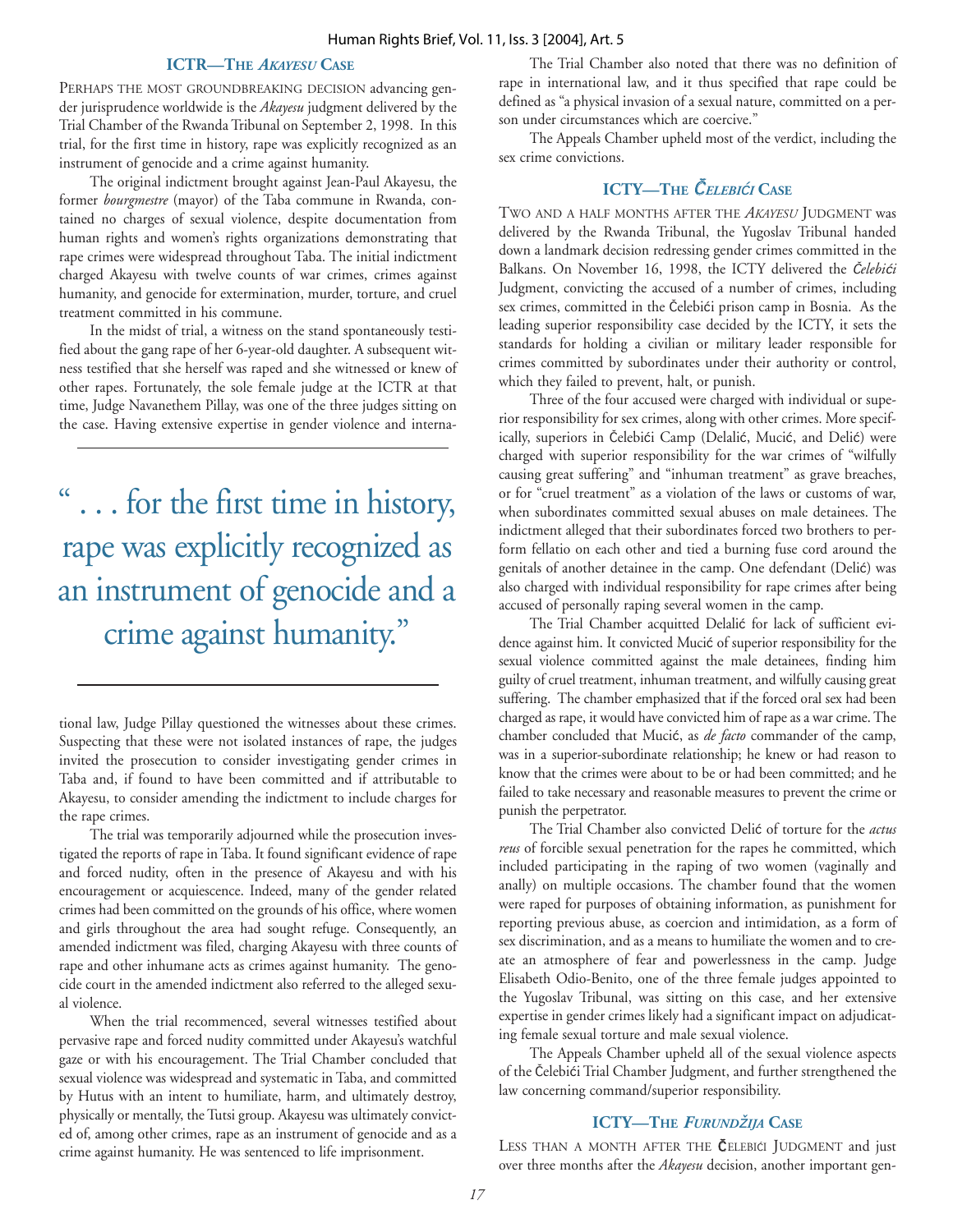#### Askin: A Decade of the Development of Gender Crimes in International Cou

der justice verdict was delivered, combining with the other jurisprudence to shatter the delusion that sex crimes are not as serious as other crimes of violence. The *Furund*ž*ija* Judgment was handed down by the ICTY on December 10, 1998 (IT-95-17/1-T). The entire trial, lasting some eleven days, centered on the multiple rapes committed against one woman during the Yugoslav conflict. The rape crimes were indicted as war crimes of torture and outrages upon personal dignity, both charged as violations of the laws or customs of war.

Furundžija, a paramilitary leader, verbally interrogated a nude civilian woman while his colleague repeatedly raped her vaginally, orally, and anally, initially in front of a group of laughing soldiers. Furundžija was not a superior to the physical perpetrator and had not himself touched the woman. However, the Trial Chamber found that the role he played in facilitating the rapes allowed them to occur and continue, and he was therefore just as responsible as if he had raped her himself. He was convicted of torture (as a co-perpetrator) and outrages upon personal dignity (as an aider and abettor) as war crimes.

Sitting on the trial was Judge Florence Mumba, one of the three female judges on the court. On appeal, the defense alleged essentially that, because Judge Mumba had previously served as a member of the civilian women and girls held in detention facilities in Foča after a takeover of the town. The judges found that Kunarac and Kovać took women and girls from detention centers (typically after they had already been repeatedly raped and gang raped) and held them for their own personal sexual gratification. The victims were required to provide sexual services at the whim of the accused, who also loaned, traded, or sold the women for others to rape. (Note that "victim" is used here instead of the more empowering term "survivor" simply because some victims did not survive.) The women were typically held for weeks or months, during which time they were raped during the night and forced to cook and clean during the day. The judgment articulated indicia for enslavement which included, among other things, exploitation, sex, prostitution, trafficking in persons, assertion of exclusivity, control of sexuality, and restriction on an individual's autonomy. Finding that the women and girls had been raped, enslaved, and treated as the personal property of Kunarac and Kovać, the accused were convicted of rape and enslavement as crimes against humanity.

Kovać was also convicted of "outrages upon personal dignity" for forcing women and girls to dance nude on a table, which naturally caused humiliation to the victims. The Trial Chamber found the harm

"Finding that the women and girls had been raped, enslaved, and treated as the personal property of Kunarac and Kovać, the accused were convicted of rape and enslavement as crimes against humanity."

UN's Commission on the Status of Women and condemned rape as a war crime and urged its prosecution, she was predisposed to promote a common feminist agenda, and should have been disqualified for having at least an appearance of bias.

In its judgment of July 21, 2000, the Appeals Chamber upheld the *Furund*ž*ija* Trial Chamber judgment. It further dismissed the allegations of appearance of bias, noting that Judge Mumba's expertise in women's issues and gender crimes made her exceptionally qualified to sit as a judge on cases adjudicating sexual violence.

#### **ICTY—THE** *KUNARAC* **CASE**

THE HISTORIC **KUNARAC** TRIAL CHAMBER JUDGMENT was handed down on February 22, 2001, solidifying and strengthening previous case law and further developing jurisprudence on gender-related crimes. This was the first case on rape as a crime against humanity to come before the Yugoslav Tribunal, and the first international trial in history to adjudicate rape and enslavement for crimes essentially constituting sexual slavery.

The original indictment was brought against eight accused and, significantly, focused entirely on a series of gender-related crimes committed in the town of Foča during the war. When the ICTY gained custody of three of the indictees (Kunarac, Kovać, and Vuković), it went to trial against them on charges of rape, enslavement, torture, and outrages upon personal dignity. (Note that although the ICC Statute specifically enumerates sexual slavery as a crime, the ICTY Statute only lists rape and enslavement; hence, these offenses were combined to prosecute the accused for the sexual enslavement of women and girls.)

The accused were members of the military, and the victims were

was caused regardless of whether it was for his own personal gratification, for the entertainment of soldiers, or was actually intended to humiliate and degrade the victims.

Kunarac and Vuković were found guilty of torture as a war crime and crime against humanity for the sexualized torture inflicted on women and girls. Kunarac was convicted not only for raping them personally, but also for aiding and abetting in women being tortured by means of rape when he took them to places knowing others would rape them. The Trial Chamber found that the victims were singled out for rape by the Serb soldiers because they were Muslim and female, and this constituted discrimination, an explicitly prohibited purpose of torture. It emphasized that discrimination (or any prohibited purpose) need not be the sole purpose in singling out women for the sexualized torture. The chamber also noted that women and girls were raped during interrogation in order to gain information or a confession, and these also constitute prohibited purposes of torture. It emphasized that rape is one of the worst acts a person can inflict upon another and inherently causes severe pain and suffering to the victimsurvivor. The chamber also concluded that under international humanitarian law (as opposed to international human rights law), state action is not a required element of torture.

The Trial Chamber expounded upon the elements of rape in previous judgments, and concluded that violations of sexual autonomy determine when sexual activity becomes rape. The elements of rape essentially were held to consist of (i) the sexual penetration, however slight (a) of the vagina or anus of the victim by the penis of the perpetrator or any other object used by the perpetrator or (b) of the mouth of the victim by the penis of the perpetrator; (ii) by coercion or force or threat of force against the victim or a third person, including where